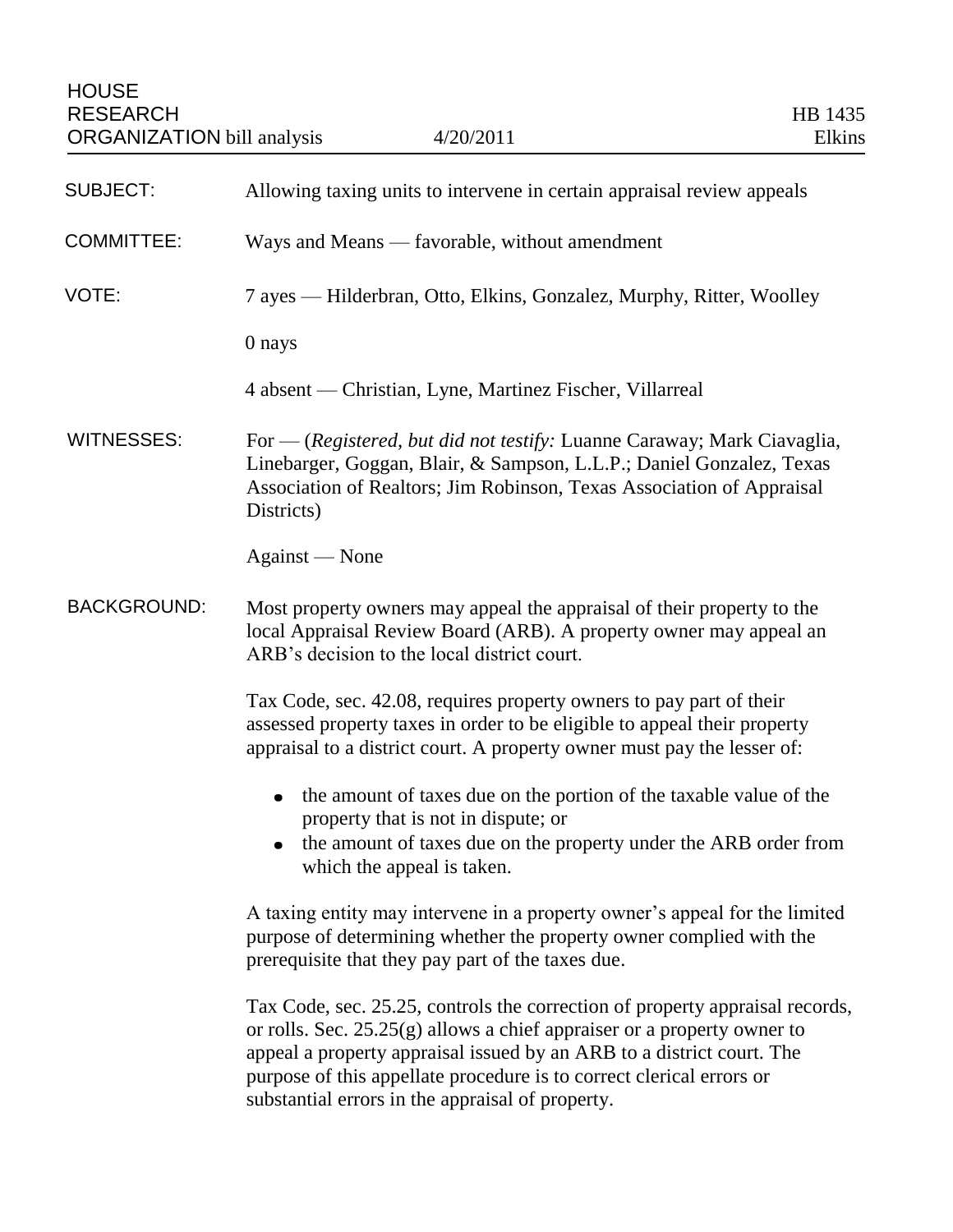## HB 1435 House Research Organization page 2

| DIGEST:                   | HB 1435 would allow taxing units to intervene in a sec. 25.25 appeal for<br>the limited purpose of determining whether the property owner had<br>complied with the prerequisite that part of the applicable property taxes be<br>paid prior to appeal.                                                                                                                                                                                                                                                                         |
|---------------------------|--------------------------------------------------------------------------------------------------------------------------------------------------------------------------------------------------------------------------------------------------------------------------------------------------------------------------------------------------------------------------------------------------------------------------------------------------------------------------------------------------------------------------------|
|                           | The bill would require the property owner or appraiser making the appeal<br>to give notice of the appeal to each taxing entity that levied taxes on the<br>property that was the subject of the appeal. A taxing entity would be able<br>to intervene in the appeal whether or not notice was received.                                                                                                                                                                                                                        |
|                           | HB 1345 also would prevent a property owner or a chief appraiser from<br>making a taxing unit a party to a suit requesting a change to the appraisal<br>rolls.                                                                                                                                                                                                                                                                                                                                                                 |
|                           | The bill would take immediate effect if finally passed by a two-thirds<br>record vote of the membership of each house. Otherwise, it would take<br>effect September 1, 2011.                                                                                                                                                                                                                                                                                                                                                   |
|                           | The requirement that the appellant give notice would apply in cases filed<br>on or after the effective date. Taxing entities could intervene in appeals<br>filed on or after the effective date or pending on the effective date.                                                                                                                                                                                                                                                                                              |
| <b>SUPPORTERS</b><br>SAY: | HB 1435 would bring uniformity to the Tax Code by aligning the two<br>appeals processes to allow taxing entities to intervene in order to ensure<br>that appellants had properly paid applicable taxes as part of the appeal<br>process. The bill also would require that taxing entities receive notice of<br>an appeal to amend the appraisal rolls to so they could be certain to<br>intervene when it was appropriate. This would allow the taxing entities to<br>protect their right to the timely receipt of revenues.   |
|                           | Taxing entities across the state have noticed that during appeals to correct<br>appraisal rolls, many taxpayers are not paying the part of their property<br>taxes required as a prerequisite to appeal. These cases can take months,<br>delaying tax revenue that local entities count on in order to provide<br>services. Even just a few non-payments by a few large commercial or<br>industrial entities can result in significant delays and disruptions in the<br>revenue streams on which local taxing entities depend. |
|                           | HB 1435 would not impose a more onerous appeals requirement. Instead,                                                                                                                                                                                                                                                                                                                                                                                                                                                          |

it would increase compliance with existing law. The requirement to pay part of the property taxes due as part of an appeal already exists. HB 1435